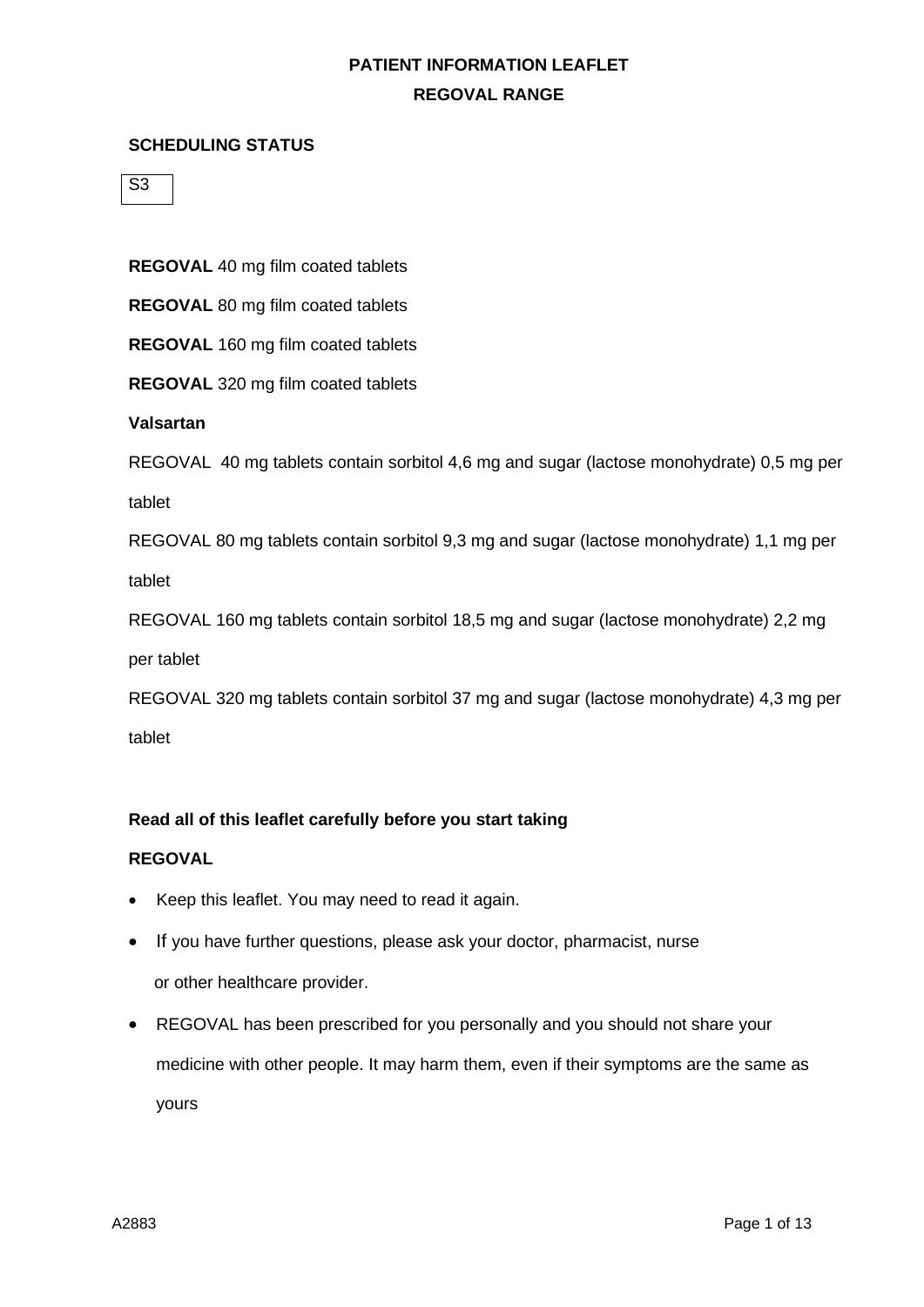#### **What is in this leaflet**

- 1. What REGOVAL is and what it is used for
- 2. What you need to know before you take REGOVAL
- 3. How to take REGOVAL
- 4. Possible side effects
- 5. How to store REGOVAL
- 6. Contents of the pack and other information

### **1. What REGOVAL is and what it is used for**

Valsartan belongs to a class of medicines known as angiotensin II receptor antagonists, which help to control high blood pressure. Angiotensin II is a substance in the body that causes vessels to tighten, thus causing your blood pressure to increase. Valsartan works by blocking the effect of angiotensin II. As a result, blood vessels relax and blood pressure is lowered. REGOVAL can be used for three different conditions:

- to treat mild to moderate high blood pressure in adults
- to treat adult patients after a recent heart attack (myocardial infarction)
- to treat symptomatic heart failure in adult patients.

### **2. What you need to know before you take REGOVAL**

### **Do not take REGOVAL**

- if you are allergic (hypersensitive) to valsartan or any of the other ingredients of REGOVAL (listed in section 6)
- if you have developed swelling of the face, lips, mouth, tongue or throat and giant wheals on your skin when previously taking medicines called angiotensin- converting enzyme (ACE) inhibitors or angiotensin receptor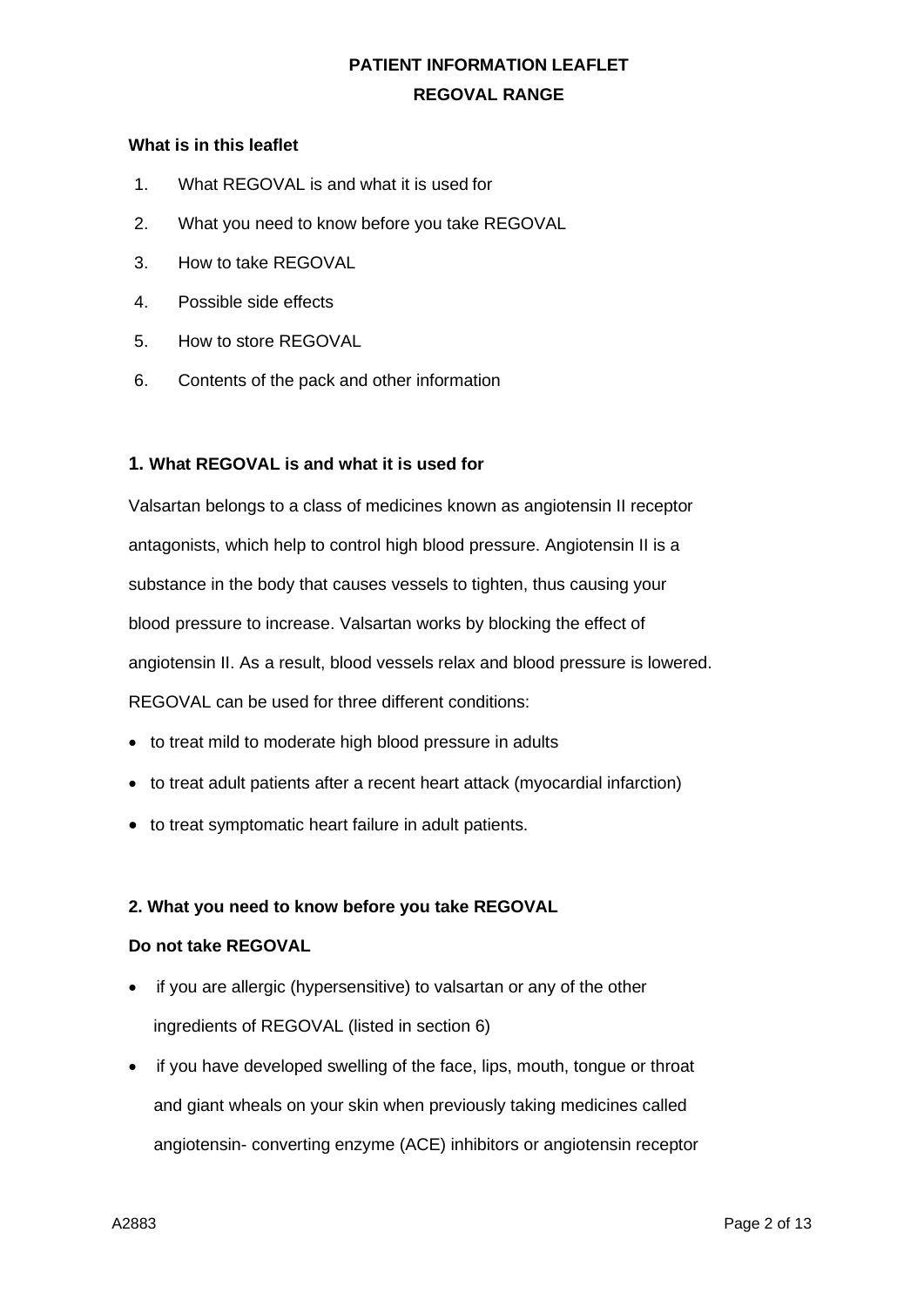blockers (ARBs) – you should never take these medicines again

- if you suffer from severe liver disease or biliary obstruction (a problem with the drainage of the bile from the gall bladder)
- if you suffer from obstruction of blood vessels to your heart or kidneys
- if you suffer from severe kidney function impairment
- if you suffer from porphyria
- if you are currently taking lithium
- if you are currently taking potassium sparing water tablets containing spironolactone, triamterene or amiloride
- if you are taking fluoroquinolones (antibiotics to treat infections)
- if you are currently taking aliskiren-containing medicines
- if you are pregnant or breastfeeding.

### **Warnings and precautions**

### **Take special care with REGOVAL:**

- if you have liver disease
- if you have severe kidney disease or if you are undergoing dialysis
- if you are suffering from a narrowing of the kidney artery
- if you have recently undergone kidney transplantation (received a new kidney)
- if you are treated after a heart attack or for heart failure, your doctor may check your kidney function
- if you have severe heart disease other than heart failure or heart attack
- if you are taking medicines that increase the amount of potassium in your blood. These include potassium supplements or salt substitutes containing potassium, potassium-sparing medicines and heparin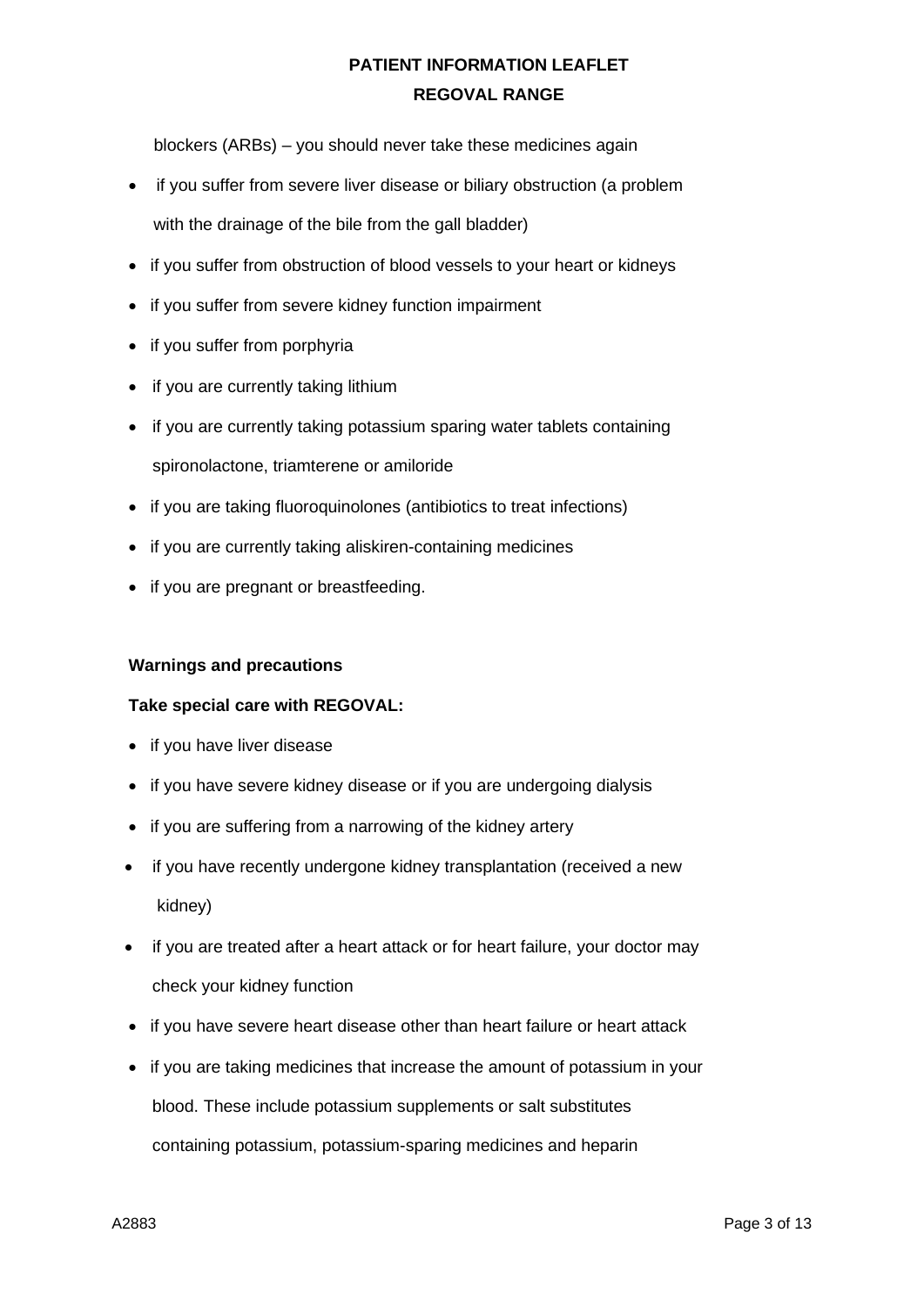It may be necessary to check the amount of potassium in your blood at regular intervals

- if you suffer from aldosteronism. This is a disease in which your adrenal glands make too much of the hormone aldosterone. If this applies to you, the use of REGOVAL is not recommended
- if you have lost a lot of fluid (dehydration) caused by diarrhoea, vomiting, or high doses of water pills (diuretics)
- if you have ever experienced swelling of the tongue and face caused by an allergic reaction called angioedema when taking another medicine (including ACE inhibitors), tell your doctor. If these symptoms occur when you are taking REGOVAL, stop taking REGOVAL immediately and never take it again. See section 4 'Possible side effects'
- if you are taking any of the following medicines used to treat high blood pressure:
	- an ACE inhibitor (for example enalapril, lisinopril, ramipril), in particular if you have diabetes-related kidney problems
	- aliskiren
- if you are being treated with an ACE inhibitor together with certain other medicines to treat your heart failure, which are known as mineralocorticoid receptors antagonists (MRA) (for example spironolactone, eplerenone) or beta-blockers (for example metoprolol)

Contact your doctor to re-evaluate your treatment. If you are treated with ACE inhibitors/Angiotensin receptor blockers together with a fluoroquinolone antibiotic.

Your doctor may check your kidney function, blood pressure, and the amount of electrolytes (e.g., potassium) in your blood at regular intervals.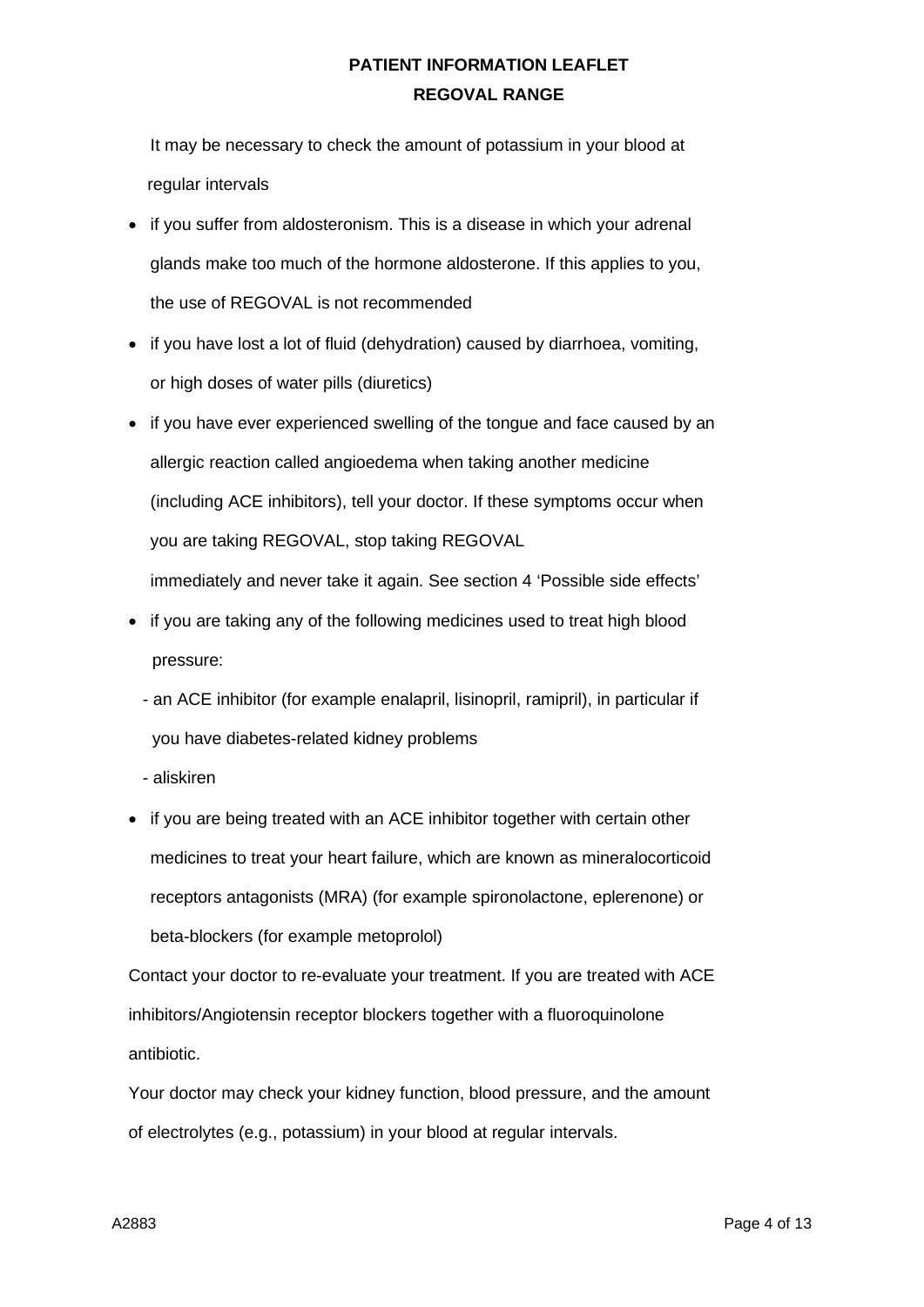#### **Other medicines and REGOVAL**

Always tell your healthcare provider if you are taking any other medicine. (This includes all complementary or traditional medicines.)

The effect of the treatment can be influenced if REGOVAL is taken together with certain other medicines. It may be necessary to change the dose, to take other precautions, or in some cases to stop taking one of the medicines. This applies to both prescription and nonprescription medicines,especially:

- other medicines that lower blood pressure, especially water tablets (diuretics)
- medicines that increase the amount of potassium in your blood. These include potassium supplements or salt substitutes containing potassium, potassium-sparing medicines and heparin
- certain type of pain killers called non-steroidal anti-inflammatory medicines (NSAIDs)
- lithium, a medicine used to treat some types of psychiatric illness
- some antibiotics (rifamycin group), a medicine used to protect against transplant rejection (ciclosporin) or an antiretroviral medicine used to treat HIV/AIDS infection (ritonavir). These medicines may increase the effect of REGOVAL

In addition:

- if you are being treated after a heart attack, a combination with ACE inhibitors (a medicine to treat heart attack) is not recommended
- if you are being treated for heart failure, a triple combination with ACE inhibitors and beta blockers (medicines to treat heart failure) is not recommended

Your doctor may need to change your dose and/or to take other precautions: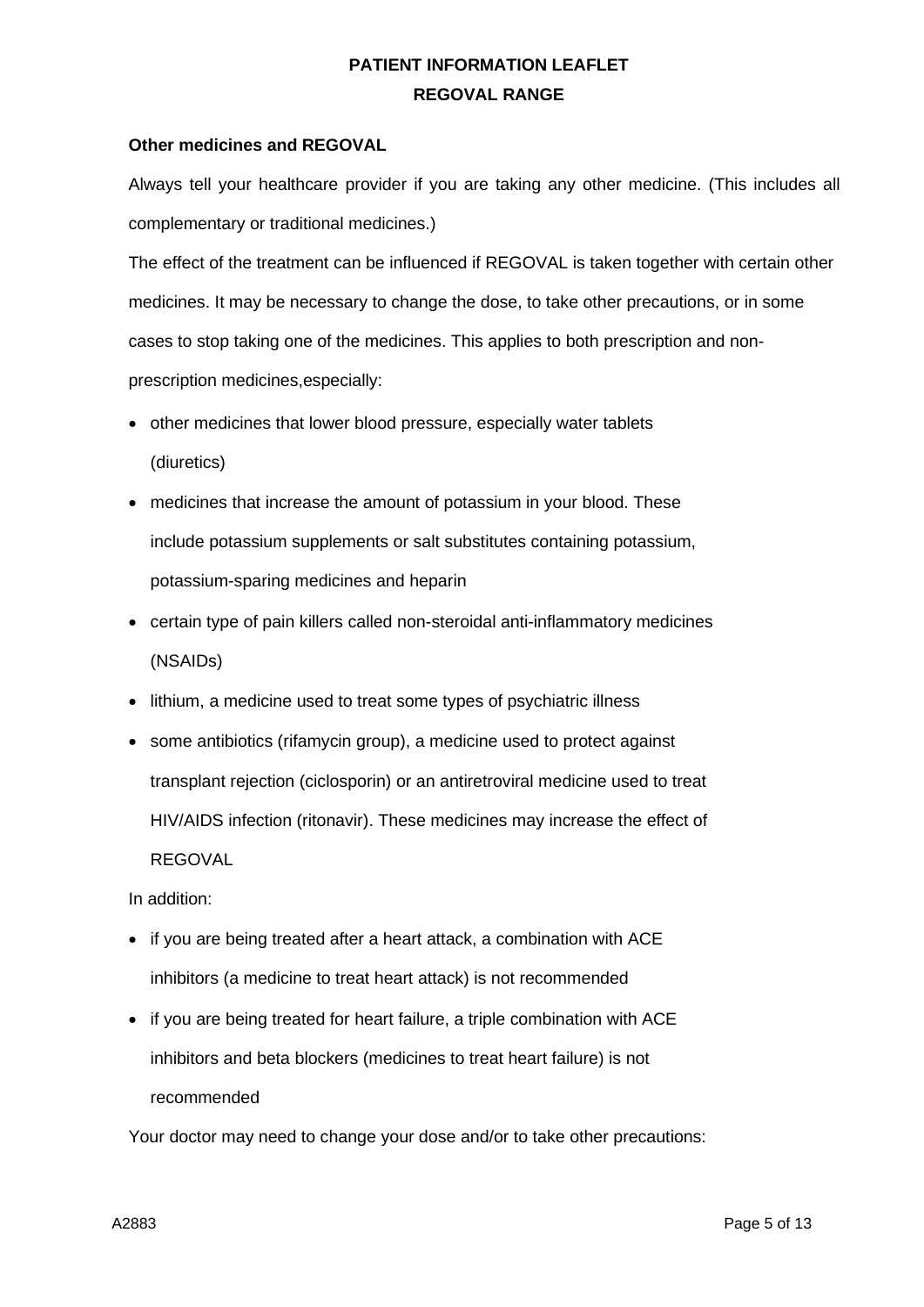• if you are being treated with an ACE inhibitor together with certain other medicines to treat your heart failure, which are known as mineralocorticoid receptors antagonists (MRA) (for example spironolactone, eplerenone) or beta- blockers (for example metoprolol).

### **REGOVAL with food and drink**

You can take REGOVAL tablets with or without food.

Swallow REGOVAL tablets with a glass of water.

#### **Pregnancy, breast-feeding and fertility**

If you are pregnant or breastfeeding, think you may be pregnant or are planning to have a baby, ask your doctor or pharmacist for advice before taking REGOVAL.

Do not take REGOVAL if you are pregnant, are considering becoming pregnant or are breastfeeding.

If you are a woman of childbearing age, you must use effective contraception.

### **Driving and using machines**

Before you drive a vehicle, use tools or operate machines, or carry out other activities that require concentration, make sure you know how REGOVAL affects you. Like many other medicines used to treat high blood pressure, REGOVAL may cause dizziness and affect the ability to concentrate.

### **REGOVAL contains lactose**

If you have been told by your doctor that you have an intolerance to some sugars, contact your doctor before taking this medicinal product.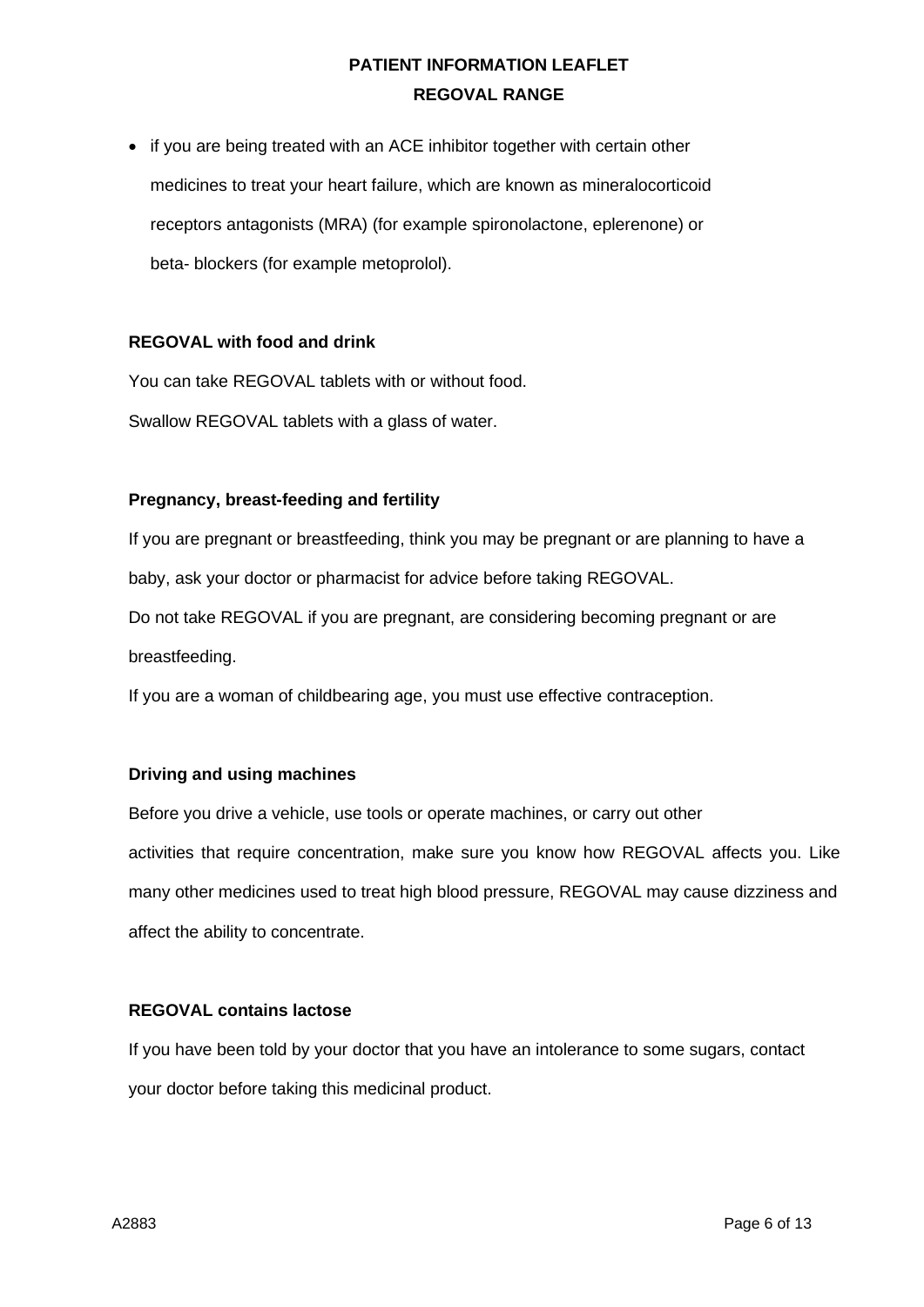#### **3. How to take REGOVAL**

Do not share medicines prescribed for you with any other person. Always take REGOVAL exactly as your doctor has told you. Check with your doctor if you are not sure.

### *High blood pressure:*

The usual starting dose is 80 mg of REGOVAL once daily. In some cases your doctor may prescribe higher doses (the dose can be increased to 160 mg and to a maximum of 320 mg). REGOVAL may also be administered with other medicines for high blood pressure.

#### *Adult patients after a recent heart attack:*

After a heart attack the treatment is generally started as early as after 12 hours, usually at a low dose of 20 mg twice daily. You obtain the 20 mg dose by dividing the 40 mg tablet. Your doctor will increase this dose gradually over several weeks to a

maximum of 160 mg twice daily. The final dose depends on what you as an individual patient can tolerate. REGOVAL can be given together with other treatment for heart attack, and your doctor will decide which treatment is suitable for you.

### *Adult patients with heart failure:*

Treatment starts generally with 40 mg twice daily. Your doctor will increase the dose gradually over several weeks to a maximum of 160 mg twice daily. The final dose depends on what you as an individual patient can tolerate. REGOVAL can be given together with other treatment for heart failure, and your doctor will decide which treatment is suitable for you. If you have the impression that REGOVAL is too strong or too weak, talk to your doctor or pharmacist.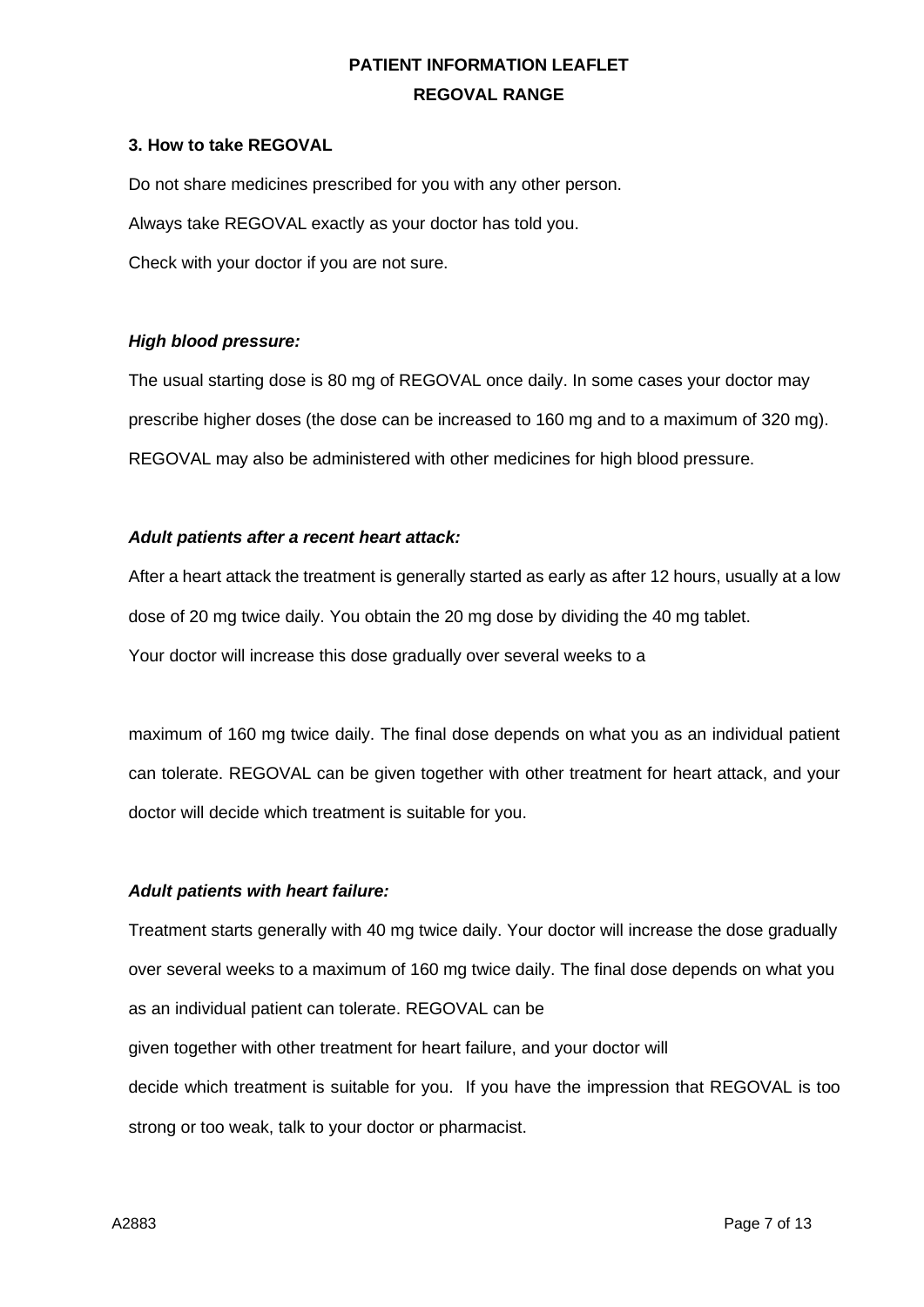REGOVAL tablets are only for adults and should not be taken by children and adolescents up to 18 years.

#### **If you take more REGOVAL than you should**

If you experience severe dizziness and/or fainting, contact your doctor immediately and lie down. In the event of overdosage, consult your doctor or pharmacist. If neither is available, contact the nearest hospital or poison centre.

### **If you forget to take REGOVAL**

If you forget to take a dose, take it as soon as you remember. However, if it is almost time for your next dose, skip the dose you missed. Do not take a double dose to make up for a forgotten dose.

### **Effects when treatment with REGOVAL is stopped:**

Stopping your treatment with **REGOVAL** may cause your disease to get worse. Do not stop taking your medicine unless your doctor tells you to.

#### **4. Possible side effects**

REGOVAL can have side effects. Not all side effects reported for REGOVAL are included in this leaflet. Should your general health worsen or if you experience any untoward effects while taking REGOVAL, please consult your doctor, pharmacist or healthcare provider for advice.

If any of the following happens, stop taking REGOVAL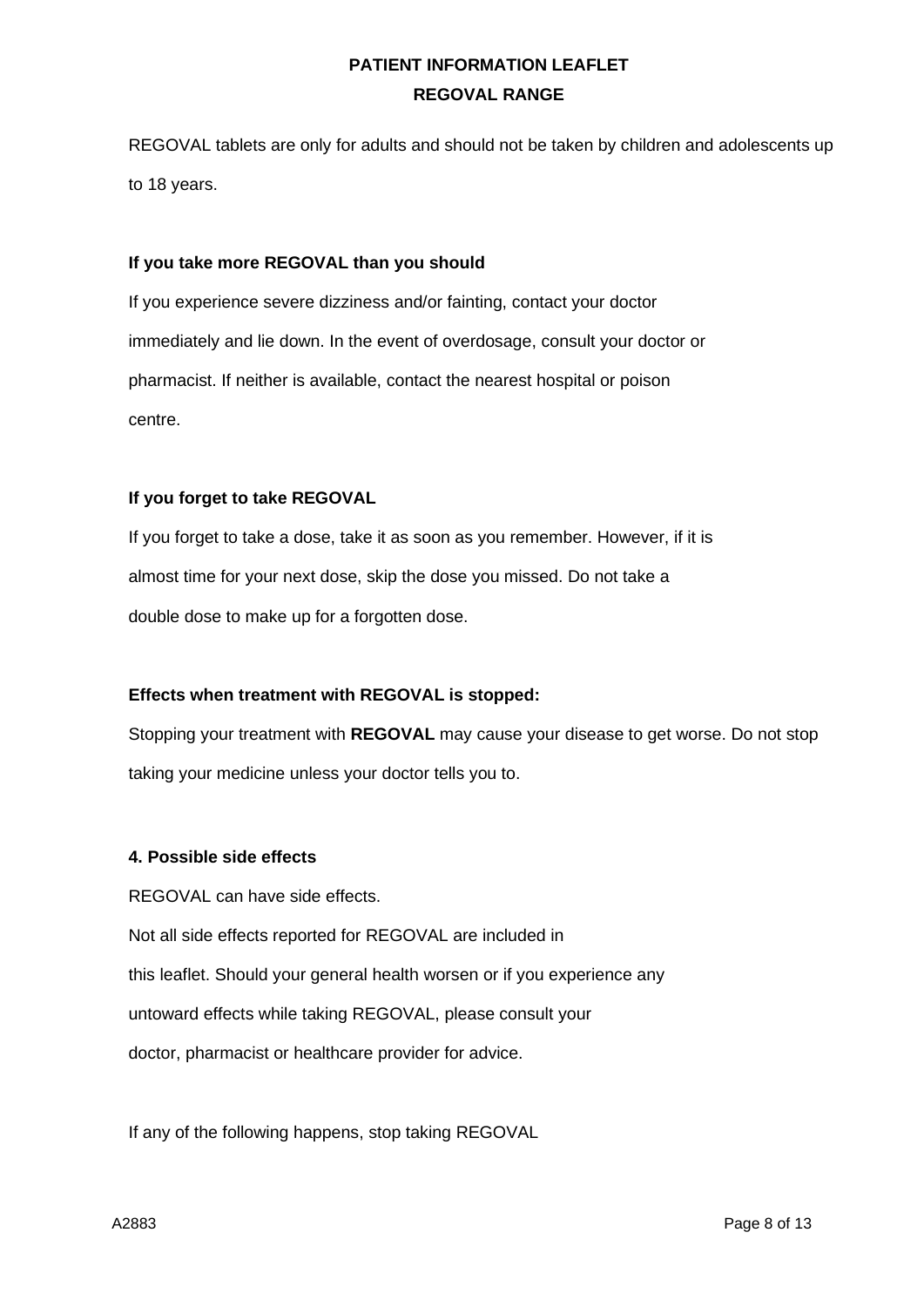and tell your doctor immediately or go to the casualty department at your nearest hospital:

- swelling of the hands, feet, ankles, face, lips and mouth or throat, which may cause difficulty in swallowing or breathing,
- rash or itching.

These are all very serious side effects. If you have them, you may have had a serious reaction to REGOVAL. You may need urgent medical attention or hospitalisation.

Tell your doctor immediately or go to the casualty department at your nearest hospital if you notice any of the following:

- breathlessness, difficulty breathing when lying down, swelling of the feet or legs (signs of cardiac failure)
- severe blistering of the skin (bullous dermatitis).

These are all serious side effects. You may need urgent medical attention.

Tell your doctor if you notice any of the following:

Frequent:

- low blood pressure with or without symptoms such as dizziness and fainting when standing up
- decreased kidney function (signs of renal impairment e.g.,reduced urine, swelling of feet and legs).

Less frequent:

- sudden loss of consciousness (syncope)
- dizziness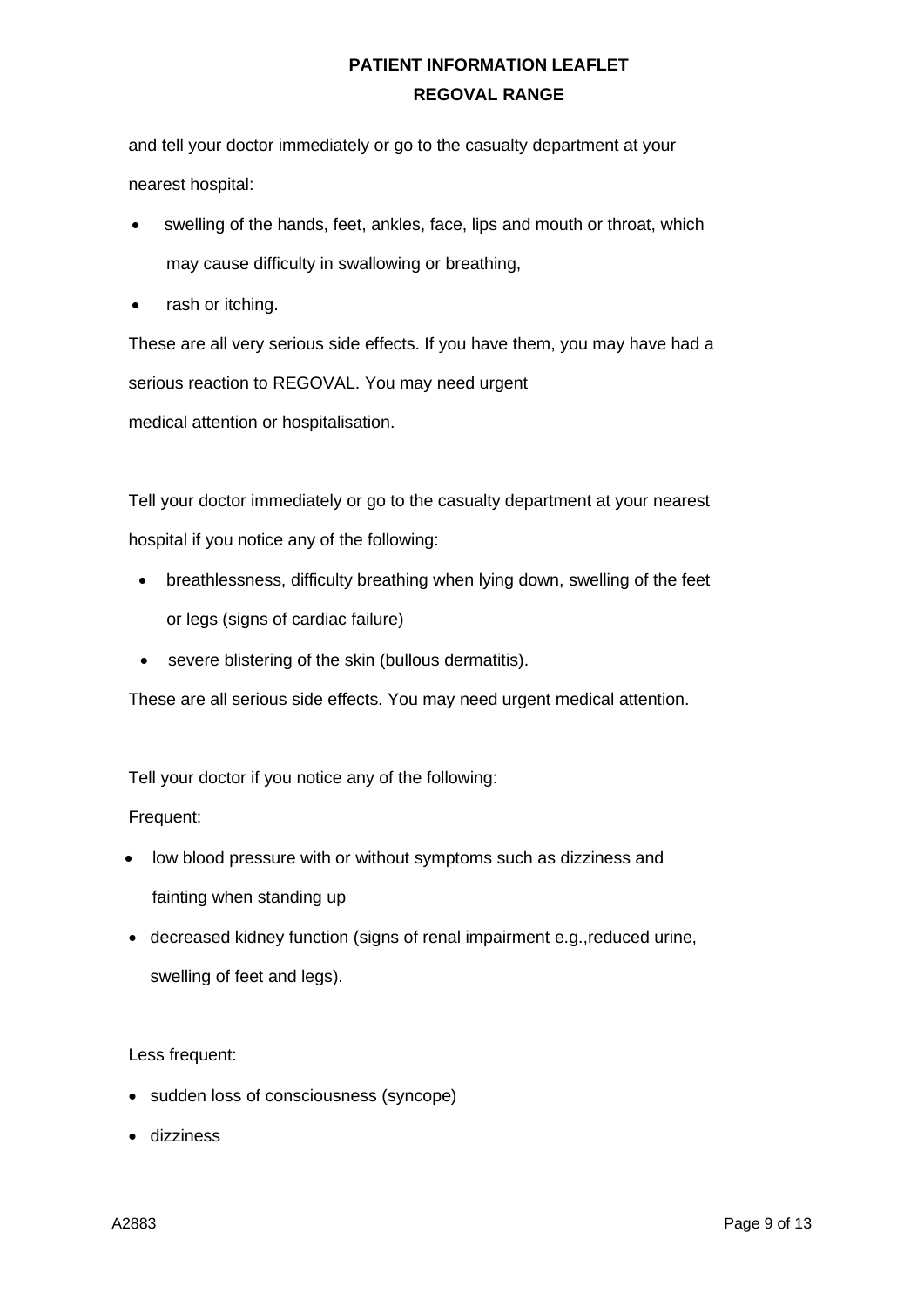- spinning sensation (vertigo)
- severely decreased kidney function (signs of acute renal failure)
- heart failure
- muscle spasms, abnormal heart rhythm (signs of hyperkalaemia)
- headache, cough, sore throat, hay fever, inflamed sinuses
- abdominal pain, nausea, diarrhoea
- tiredness, weakness
- sleeplessness
- low sex drive.

### Unknown frequency:

- allergic reactions with rash, itching and hives; symptoms of fever, swollen joints and joint pain, muscle pain, swollen lymph nodes and/or flu-like symptoms may occur (signs of serum sickness)
- purplish-red spots, fever, itching (signs of inflammation of blood vessels also called vasculitis)
- unusual bleeding or bruising (signs of thrombocytopenia)
- muscle pain (myalgia)
- fever, sore throat or mouth ulcers due to infections (symptoms of low level of white blood cells also called neutropenia)
- decrease of level of haemoglobin and decrease of the percentage of red blood cells in the blood (which can lead to anaemia in severe cases)
- increase of level of potassium in the blood (which can trigger muscle spasms, abnormal heart rhythm in severe cases)
- elevation of liver function values (which can indicate liver damage) including an increase of bilirubin in the blood (which can trigger yellow skin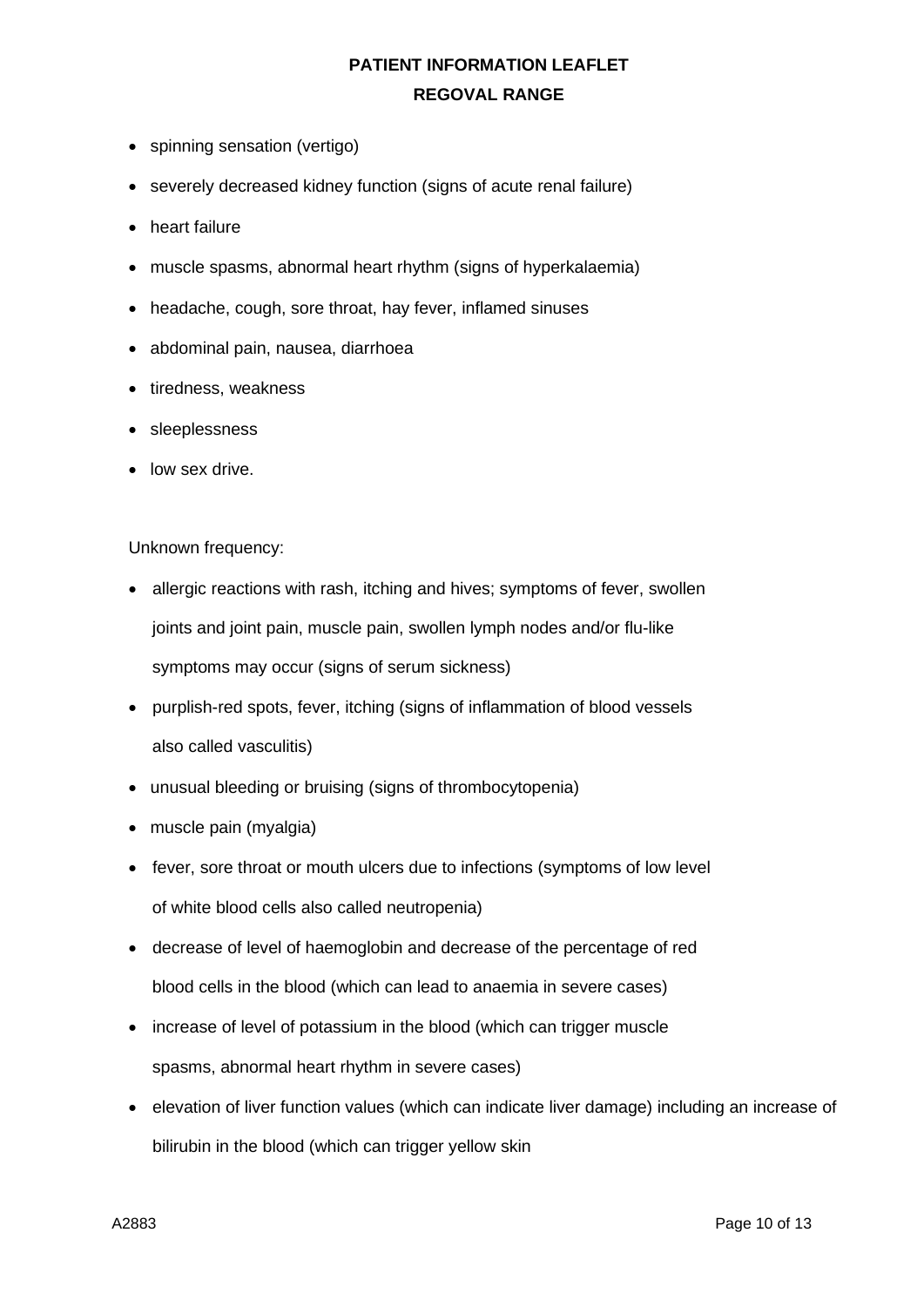and eyes in severe cases)

- increase of level of blood urea nitrogen and increase of level of serum creatinine (which can indicate abnormal kidney function)
- low level of sodium in the blood (which can trigger tiredness, confusion, muscle twitching and/or convulsions in severe cases).

If you notice any side effects not mentioned in this leaflet, please inform your doctor or pharmacist.

### **Reporting of side effects**

If you get side effects, talk to your doctor, pharmacist or nurse. You can also report side effects to SAHPRA via the "6.04 Adverse Drug Reaction Reporting Form", found online under SAHPRA's publications: [https://www.sahpra.org.za/Publications/Index/8.](https://www.sahpra.org.za/Publications/Index/8)

By reporting side effects, you can help provide more information on the safety of REGOVAL.

### **5. How to store PRODUCT NAME**

Store at or below 25 ºC. Protect from moisture.

Keep blisters in carton until required for use.

### **6. Contents of the pack and other information**

What REGOVAL contains

The active substance is valsartan.

REGOVAL 40 mg: Each film coated tablet contains 40 mg valsartan.

REGOVAL 80 mg: Each film coated tablet contains 80 mg valsartan.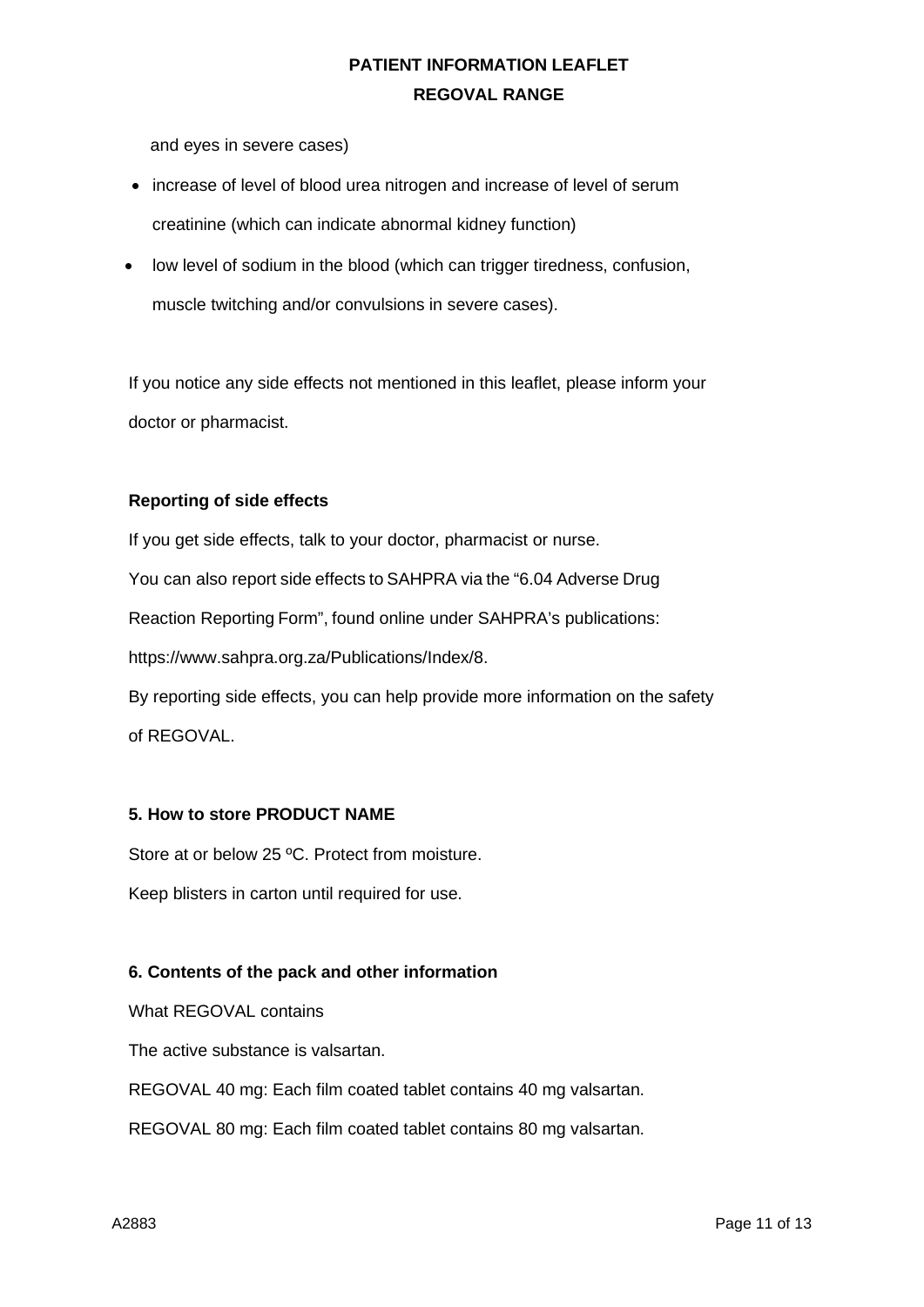REGOVAL 160 mg: Each film coated tablet contains 160 mg valsartan.

REGOVAL 320 mg: Each film coated tablet contains 320 mg valsartan.

### **The other ingredients are:**

Tablet cores:

Colloidal anhydrous silica, crospovidone, magnesium carbonate, microcrystalline cellulose, povidone, pregelatinised maize starch, sodium stearyl fumarate, sodium lauryl sulphate and sorbitol. Film-coating: Indigo carmine aluminium lake (320 mg), iron oxide brown (160 mg & 320 mg tablets), iron oxide red (80 mg & 320 mg tablets), iron oxide yellow (40 mg, 160 mg) and Opadry white (containing hypromellose, lactose

monohydrate, macrogol and titanium dioxide).

### **What REGOVAL looks like and contents of the pack**

REGOVAL 40 mg: Cylindrical, scored, yellow, film coated tablet. REGOVAL 80 mg: Cylindrical, scored, pink, film coated tablet. REGOVAL 160 mg: Cylindrical, scored, ochre, film coated tablet. REGOVAL 320 mg: Oblong, scored on one side, greyish violet film coated tablets.

The tablets are packaged in PVC-PE- PVDC (triplex)/Aluminium blister packs of 10 tablets. Each blister strip contains 10 tablets. Thirty (30) tablets are placed into an outer carton box.